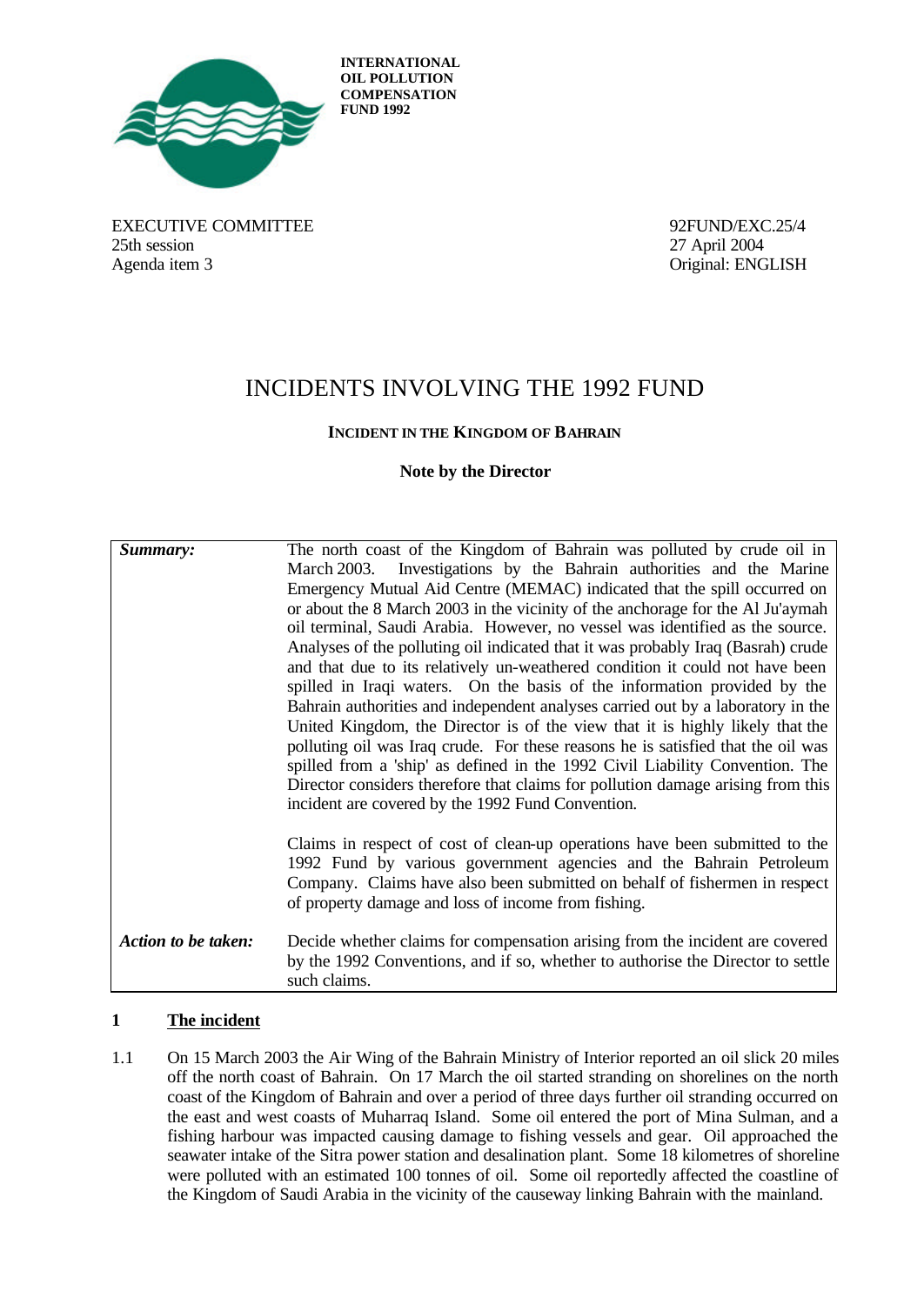- 1.2 The Bahrain Coast Guard undertook clean-up operations at sea between 15 and 24 March 2003. On 22 March the Presidency of Meteorology and Environment of Saudi Arabia provided the Bahrain authorities with some 2 000 metres of oil containment boom and a skimming vessel. This equipment was returned to Saudi Arabia on 28 March.
- 1.3 The Ministry of Electricity and Water deployed booms in the vicinity of the intake of the Sitra power station and desalination plant and also undertook shoreline clean-up operations to prevent the oil contaminating the facility's cooling system and desalination feedstock.
- 1.4 A number of government agencies together with the Bahrain Petroleum Company (BAPCO) undertook shoreline clean-up operations. These operations were commenced on 19 March and were terminated on 18 April 2003.

# **2 Investigations into the source of the pollution**

### *Chemical analyses*

- 2.1 The Bahrain authorities collected pollution samples on 20 and 24 March 2003 and sent them to the laboratories of BAPCO in Bahrain and Saudi Aramco in Saudi Arabia for chemical analysis. MEMAC also obtained pollution samples and sent them to the 1992 Fund for analysis.
- 2.2 The BAPCO analyses were inconclusive, although it was reported that the sulphur content of the oil closely matched Iraq (Basrah) crude. The Saudi Aramco laboratory concluded that the oil was Iraq crude.
- 2.3 The Director submitted samples sent to the 1992 Fund to ERT (Scotland) Ltd, a laboratory specialising in the analysis and fingerprinting of petroleum oil. That laboratory concluded, in the absence of any reference oils for comparison, based on its experience, that the oil could have originated from Saudi Arabia, Kuwait or southern Iraq.
- 2.4 In February 2004 MEMAC obtained a sample of Iraq (Basrah) crude oil from an export tank of the Al-Baker oil terminal in Iraq and submitted the sample to the 1992 Fund. This sample was subsequently analysed by ERT (Scotland) Ltd, which found that the 'fingerprints' of the pollution samples gave a very good match with the sample of Iraq (Basrah crude). The laboratory concluded that the oil residues collected from the north coast of Bahrain on 20 and 24 March 2003 were consistent with what would be expected for Basrah crude which had been exposed to natural weathering processes for a period of several days.

## *Satellite imagery*

2.5 MEMAC obtained satellite imagery (visible waveband) from the United States National Oceanic and Atmospheric Agency. The imagery for 14 March 2003 showed the oil to the north of Bahrain covering an area of some 50 square miles indicating that the oil had been spilled some days prior to 14 March. The area was covered in cloud between 6 and 13 March 2003 and so no satellite imagery was available for that period. Although 5 March was cloud free, there was no evidence of any oil on the water at that time. MEMAC concluded that the oil must have been released after 5 March and a few days before 14 March 2003.

# *Slick trajectory hind casting*

2.6 MEMAC ran its oil slick trajectory model in reverse from the reported position of the oil on 15 March from the Air Wing aircraft using local wind and current data. This gave a good correlation with the observed position of the oil from the satellite image on 15 March. Further hind casting of the slick trajectory indicated that the oil was most probably spilled on or around 8 March 2003 in the vicinity of the anchorage of the Al Ju'aymah oil terminal off the coast of Saudi Arabia.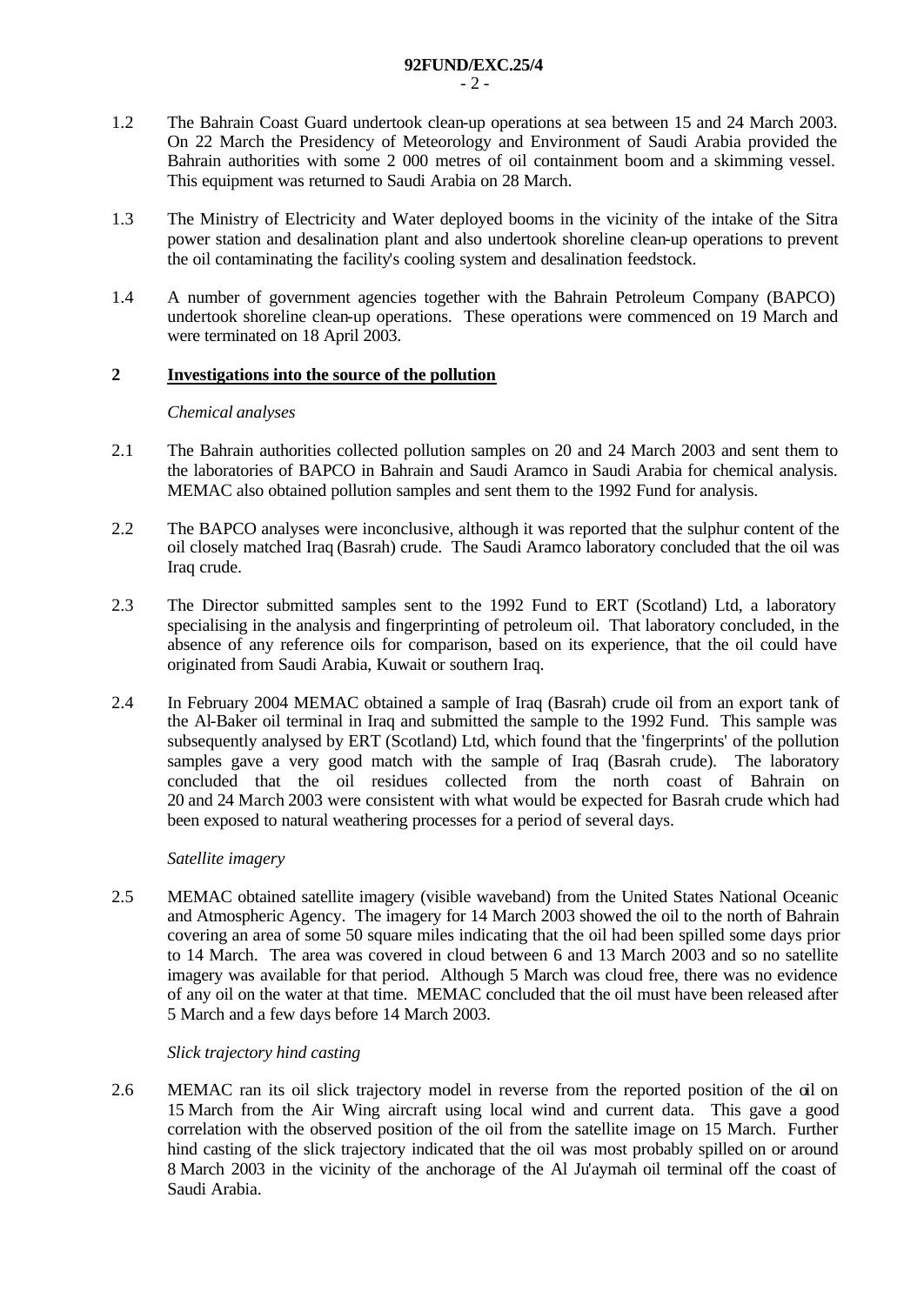- 2.7 Despite intensive enquiries, MEMAC was unable to identify any particular vessel as the source of the oil. The operators of the Al Ju'aymah oil terminal stated that no tanker had visited the terminal with a part load of Iraq oil under the United Nations 'Oil for Food' programme during the relevant period.
- 2.8 MEMAC conducted further trajectory analyses for potential fixed sources of oil to the north of Bahrain to establish whether oil spills emanating from any of these sources could have impacted the coast of Bahrain under the prevailing wind and current conditions. Potential sources were identified as the Al Ju'aymah and Ras Tannurah oil terminals in Saudi Arabia, the Saudi-Bahrain oil pipeline, the Abu Saafah offshore oilfield and pipeline, the Zuluf, Houyt and Marjan offshore oil fields and the Al-Baker oil terminal in Iraq. The trajectory analyses indicated that oil spilled from the two oil terminals in Saudi Arabia or the Zuluf, Houyt and Marjan offshore oil fields would have only impacted that country's coastline and that oil from the Saudi-Bahrain pipeline would have only impacted the west coast of Bahrain. The predicted trajectories showed that oil spilled from the Abu Saafah oil field would not have reached Bahrain, although oil released from the pipeline could have impacted its coast. However, the satellite image obtained for 14 March 2003 showed the oil to the north of the pipeline, and since the winds were constantly blowing from the north during the period of concern, MEMAC concluded that the pipeline could not have been the source. Trajectory analyses also indicated that oil released from the Al-Baker terminal would have stranded on the coast of Kuwait.

### *Director*'*s consideration*

- 2.9 At its October 2002 session the Executive Committee endorsed the interpretation of the 1992 Fund Convention by the Director that the Convention applied to spills of persistent oil even if the ship from which the oil came could not be identified, provided that it was shown to the satisfaction of the 1992 Fund, or in the case of dispute to the satisfaction of a competent court, that the oil originated from a ship as defined in the 1992 Fund Convention (document 92FUND/EXC.18/4, paragraph 3.12.13).
- 2.10 On the basis of the chemical analyses undertaken by ERT (Scotland) Ltd of the pollution samples collected from the coast of Bahrain and the reference sample obtained from the export terminal at Al-Baker, Iraq, the Director is of the view that it is highly likely that the polluting oil was Iraq (Basrah) crude oil. Furthermore, on the basis of the satellite imagery and the trajectory analyses carried out by MEMAC, the Director considers it unlikely that the source of the pollution was an offshore oil field, sub sea pipeline or oil terminal. Although the Al-Baker oil terminal was a potential source of pollution by Iraq (Basrah) crude oil, the trajectory analyses indicated that oil released from the terminal would have impacted the coast of Kuwait. The distance between the Al-Baker terminal and the north coast of Bahrain is some 500 km, and if the prevailing winds had prevented the oil going ashore on the coast of Kuwait, trajectory analyses indicate that the oil would have taken some 13 days to reach the north coast of Bahrain. The Director notes, however, that the chemical analyses of the pollution samples indicate that the oil was relatively unweathered, such that it could not have been exposed to the elements for such a long period of time.
- 2.11 In light of the above evidence the Director is satisfied that the source of the pollution was a ship carrying oil in bulk as cargo engaged either in the transport of Iraq crude oil under the United Nations 'Oil for Food' programme or illegal oil smuggling operations. The Director therefore considers that claims for pollution damage arising from this incident are covered by the 1992 Conventions, and that in the absence of the identity of a specific vessel as the source, the 1992 Fund is liable to pay compensation.

### **3 Claims for compensation**

In April 2004 the 1992 Fund received claims totalling US\$586 000 (£325 000) from a number of government agencies and BAPCO in respect of clean-up costs that they had incurred as a result of